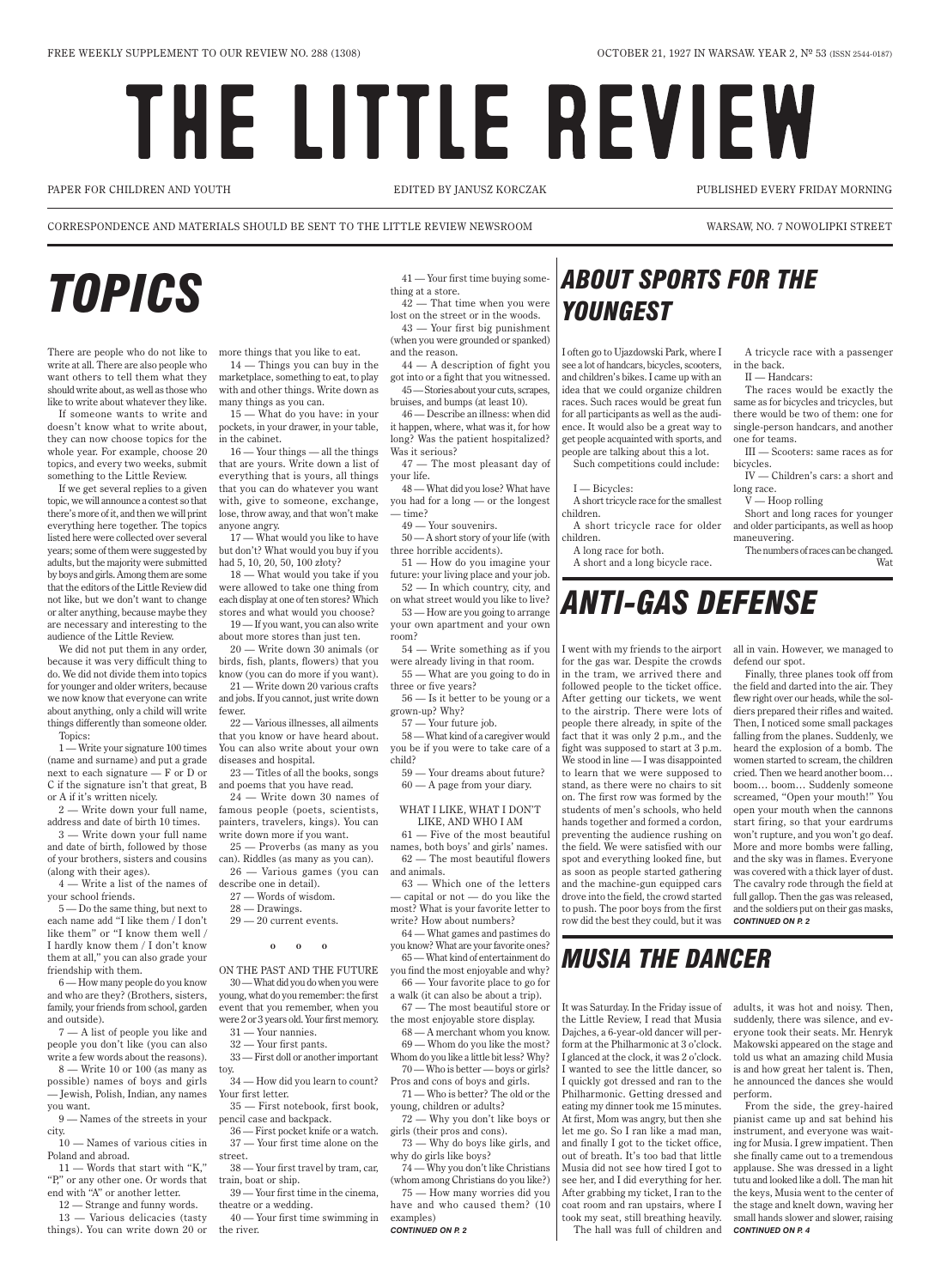76 — Whom are you the angriest at and why?

77 — With whom did you argue and why? At whom were you angry and for how long?

78 — Who teased you the most in life and why?

79 — With whom did you fight and why?

80 — Your longest grudge (how long it lasted, what started it).

81 — Your friend (how many friends do you have?)

82 — Your discussion with a friend. 83 — What is good and what is bad, what does happiness and sadness mean? (sorrows, trouble, worries)

84 — What is happiness?

 $85 - 10$  worries.

86 — Your worries, things you lent and lost, or borrowed from someone and lost.

87 — What time of day is your favorite?

88 — What do you think about in the evening when lying in your bed, and what do you think about when you wake up at night?

89 — What did you dream of? Describe a pleasant and nice dream, or a nightmare.

90 — What dishes do you like and how often do you eat them (a perfect dinner).

91 — Your daily schedule — what does it look like now, and what would you want it to look like? (You can write it as a joke).

92 — A week spent exactly as you would like it (you can also describe a month or a year).

93 — List your positives and negatives.

94 — "I want to be better" — fighting your negatives.

95 — You have to have a strong will.

120 — A discussion with an adult. 121 — How many times and why

96 — What makes you angry (5 or 10 examples).

97 — What makes you sad, stressed, upset?

98 — Whom or what are you afraid the most?

99 — Whom or what are you ashamed of?

100 — Who makes you jealous?

101 — Your tears. Write about several times you cried and what was the reason?

102 — 10 strange things. What amazes you the most, what are some of the things that you don't understand, what answers would you like to get?

103 — List 10–25 strange and scary things.

104 — God, angels, the devil, sin, ghosts.

105 — Witches, wizards, miracles.

106 — Death, afterlife. 107 — What holiday do you like

the most and why? 108 — What Jewish and Christian holidays do you know?

109 — Describe how do you exactly

spend your Saturday. 110 — The story of the Jews in 200 lines.

111 — Hebrew and Jewish poets and writers.

112 — Legends and superstitions.

- 113 Are people good or bad?
- 114 Different looks, smiles, ways to bow and to shake hands.

115 — Honesty and lying.

### ON ADULTS AND CHILDREN

116 — How to prevent grown-ups from yelling at their children?

117 — Uncomfortable questions from the grown-ups.

118 — Can you speak openly about everything that you feel and think about to the grown-up?

119 — Do you like talking with next to, in front of and behind? Why? grown-ups?

were you spanked?

122 — Kisses and hugs.

### **\* \* \***

123 — What is your home like — good or bad — and why? 124 — What is forbidden, even

though you like it? What do you have to do, even though you don't like it?

125 — Your little brother or sister. What sort of brother or sister would you like to have?

126 — In what ways do children up or butting in. annoy older people?

127 — An interview with my mommy.

> 128 — What are some of the things your grandpa or grandma always say? 129 — Are you worried when you don't get any money from your parents? 130 — What should aunties and

uncles be like?

131 — Older sisters, older brothers.. 132 — Domestic staff, friendly and unfriendly servants, my attitude towards servants.

133 — Is spanking helpful or not, or does it make things even worse? 134 — Dolls, dogs, canaries, toys, picture books, household, etc.

**\* \* \***

#### MY SCHOOL

135 —Your way from home to school and from school to home.

136 — What kind of adventures did you have on the street (list 10 adventures).

137 — Teasing, where and when do people tease each other the most. 138 — What do you do when someone teases you on the street (ways to

avoid being teased).

139 — The fear of coming late to school and why were you late for

school?

140 — Do you like learning at home

and at school?

142 — The best desk and the best

spot.

143 — Your school supplies, a detailed description of how many stains you have, what is broken and why. 144 — Which day do you like the

most and the least — why?

and colleagues.

145 — Calligraphed list of teachers 146 — A list of colleagues with their positives or negatives written

next to them.

147 — A list of school nicknames. 148 — A boy (or a girl) in your class — description of a colleague.

149 — Whom would you like to sit

150 — Who is the leader of your class and why?

151 — Three lists: colleagues you like, colleagues you dislike and those you are indifferent towards.

152 — Boys and girls.

153 — Rich and poor students.

154 — Students' breakfasts: gluttons, delicacies for breakfast.

155 — Complaints, who is bothering you?

156 —Rascal, lazybones, boot-licker, slob, huffy, bossy, teasing, shy, etc.

157 —The best and the worst friend. 158 — 10 examples of being stuck

159 — Your friend.

160 — Favors towards others, and how did they repay you.

161 — Selfish and selfless school mates.

162 — Suck-up and tattletale. 163 — What angers you the most (teasing, bothering, boredom, or laughing at someone).

164 — Your weekly schedule. 165 — School, teachers, and subjects that you like and don't like.

166 — Scolding and punishments that you experienced (standing in the corner, being thrown out).

167 — The most important affair at your school.

168 — Damage that you caused. 169 — To whom do you not want to lend anything and why? How many times did people not return your things, who doesn't return things and why? 170 — What did you lose at school?

171 — What have you lost?

172 — The history of your pens (list

your pens and pencils, where did you get them and how did you lose them). 173 — Why do the innocent suffer

the most often? 174 — Injustice and exceptions.

175 — Describe your worst day at school.

176 — Describe your best day at school.

177 — Showers at school.

178 — Breaks, fun and discussions

— with whom do you like to talk, whom do you avoid, with whom do you play and how?

179 — The story of your fights.

180 — The troubles and worries of a class monitor.

181 — How do you deal with boredom while in class?

182 — Do you like being praised in front of your classmates?

#### **\* \* \***

183 — Describe your experiences during your first grade at school.

184 — Write a short story, a fairy tale or a short poem.

185 — Describe various lies and hoaxes.

186 — Describe the best book that you read.

187 — Describe a play that you saw in theatre or a film.

188 — Spending time in the countryside.

189 — What do you do when you wake up and until evening.

190 — How did you spend your summer vacation?

191 — What would the world look like if people did not die, if there was no winter, or if there were no schools, or something would exist that doesn't exist now, or the opposite.

192 — What would you do if you had a lot of money?

193 — What would you do if you knew how to do magic?

194 — What would you do if you could cast five spells?

195 — What don't you want to write about and why?

196 — Propose a nice, interesting topic for a competition (you can select one from the list above or come up with your own).

197 — Various projects to help with winter boredom.

198 — How do you imagine Warsaw, which you haven't seen? 199 — A faithful city. 200 — Your city.

A THOUGHT A person has as much wisdom as they have patience.

### *topics*

*CONTINUED FROM P. 1*

which they carried in pouches on their necks. The planes were flying in all directions, the soldiers were falling down. The Red Cross medics got to work. There were two Red Cross tents on the battlefield, in one of them there was an operating table and bandages, in the other one there was a bed to the side and a table with medicines. The wounded and poisoned soldiers got up on their own, because it wasn't a real fight, but just a game. However, there were two boys in the crowd who were injured. The nurses took care of their wounds. One of them had a cut on his lip, and the other one's leg got crushed and he couldn't walk at all. Then, a photographer came and took a picture of the tent and the nurses who were holding a stretcher. Then the tents were brought down, along with the kitchen — which offered soup and tea. We went back home dirty, bruised, and tired, and we had to wait for three trams to pass before we were able to find one we could take.

**o o o** Reporter Maksio, please answer honestly: whose report was more detailed, yours or this anonymous correspondent's?

### *ANTI-GAS DEFENSE CONTINUED FROM P. 1*

**I.**

Dear Mr. Director! We are writing to you to express our great disappointment. We would like to know why you gave student cards to the students of private schools, while we, the students of public schools, don't have any discounts? Why should public schools be in worse position? You probably already understand that the students of paid schools are more well-off than those attending public schools? We hope that you will change your plan.

**II.**

The management of the city trams should give us all student cards. The management asserts that all high school children receive their student cards, despite the fact that they can pay for the trams, and we, the poor kids who attend public schools, won't get any. Is this fair? We would like to address the readers, editors and the Warsaw councilors.

A student of the 5th grade, Mania A great injustice has been done to public schools. Starting with the 5th

Rózia

**III.**

grade, every year our class received student cards, and today they were given back to us, sparking an outrage. Why do public schools, whose students are less wealthy than those in high schools, not have any discounts, even though they cannot pay for the trams without them? We go to physics lectures, we visit the cinema. I am sure that high schools would deal far better with the lack of discounts. I would like to ask whether the magistrate's

ordinance is justified?

141 — Your class.

Regina

### *To the director of city trams in Warsaw (3 letters)*

The house trembled with Hebrew chants, loud, cheerful and vibrant. The soldiers are going to the sukkot. Rabbi Colonel Mizes arranged several mess halls for the Jewish soldiers who don't have families in Warsaw.

I thought, I should write to tell the readers of Little Review not to worry and to tell them their grown-up brothers and uncles were not sad during the holidays in Warsaw, as they thought they would be.

I decided to get inside, but the door the 21st Regiment. He held a cup in his hand and asked for some wine for

kiddush, while his friend from the regiment said, "Don't bring him any, he's tricking you, he wants the wine for himself, not for kiddush!"

Fat Srul smiled pitifully. He remembered his mother taking care of him at home and giving him some wine. In the meantime, there was some commotion inside the sukkot. Szama Swaryński from the 36th Regiment led the bass choir, with some help from Benjamin — a Litvak.

was guarded by the bulky Srul from know their names? Sure, the sukkah You are perhaps curious how do I was crowded and I couldn't get to the choir, but there was a crack in one of the boards, and through that crack I communicated with the soldiers. And when I told them I was writing to a paper and that's why I was asking them for their names, everyone started shouting to write something about them as well. Then, they were all silenced by the corporal, who screamed:

"Calm down, you bastards!"

They ate some delicious food, and outside I — the poor reporter — kept looking through the crack, salivating.

The host's servant divided the challah. When she brought fish, the host came and scolded the soldiers for not washing their hands before eating. They got the fish only after washing their hands. When the lokshn mit ioykh was brought to the table, a ravenously hungry soldier came to the hall. He couldn't get into the kitchen without the ticket, but he entered without asking anyone and started to eat quickly. When he finished, his colleagues finally saw what was going on, and the angry host threw him away from the sukkah. He left, wiping his mouth with his sleeve.

The hungry soldier glances at the meat and wipes his mouth with his sleeve.

Oh, hungry soldier, isn't it a shame? Seeing this made me very happy. Harry

*Through the crack*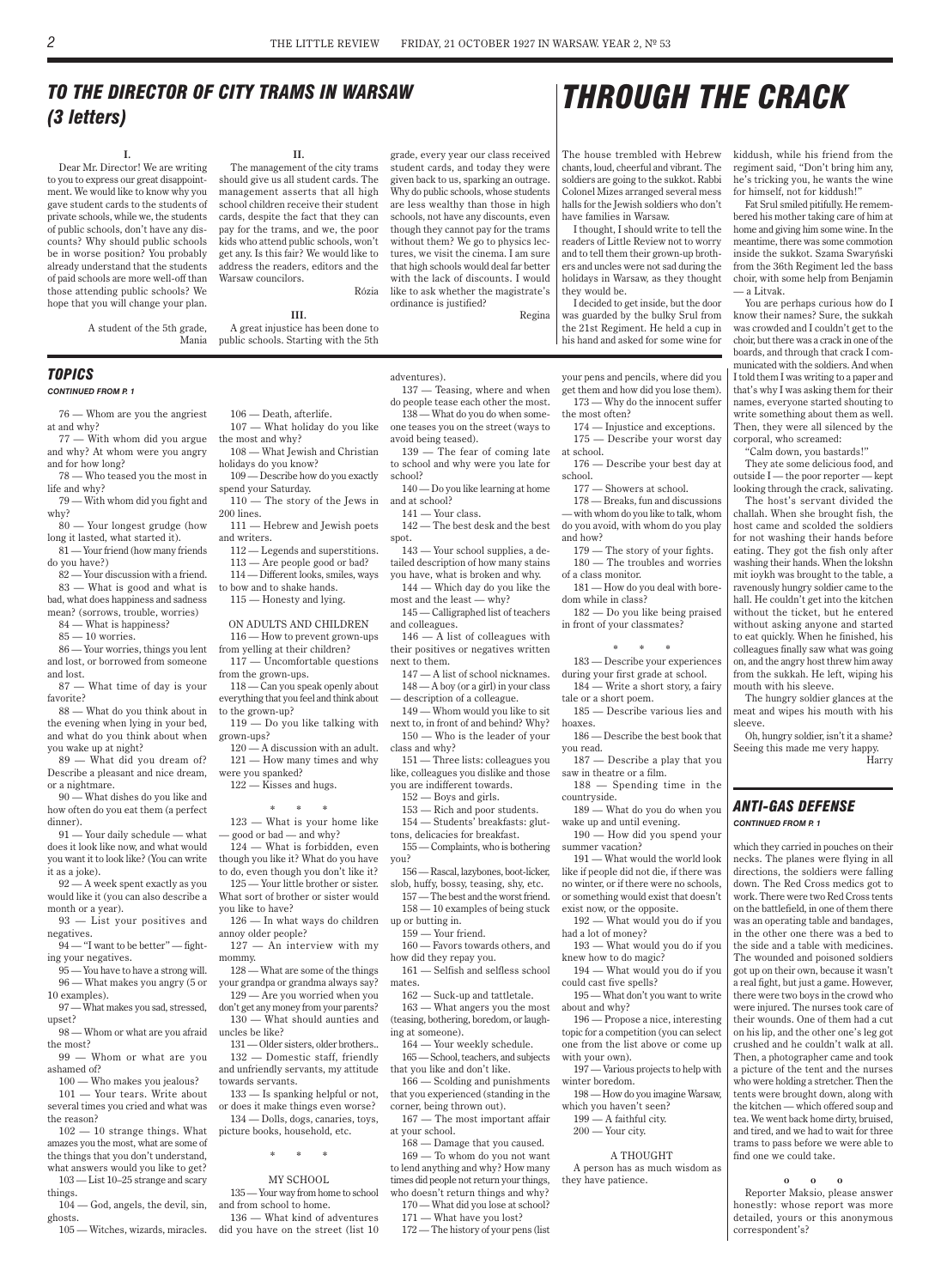In the eucalyptus forest, behind the barn, there is a tiny nest at the end of two intertwined branches, and in the nest, there are three small eggs. We have no idea whose nest this is, so we are going to observe it and wait for their mother, watch her hatch the eggs and feed her offspring. Maybe we'll find out then? The nest is small, made of straw and thin roots and lined with horse hair. The egg is 16.5 millimeters long and 19 millimeters wide, it's grey and blueish, with some black dots and rings.

#### THE SHRIKE. A CRUEL BIRD

Before Pesach, Imanuel discovered a small nest on a lonely tree growing next to the road while he was picking peas. In the nest, he found six eggs, four of them belonging to one species, and two of a different one. After Pesach, when we went to harvest corn, we found two rather big hatchlings. After a few days, there was only one hatchling left. The nest was deep in the dense part of the tree and it was very difficult to reach. It had the shape of a bowl, the walls of which were made of thin branches and rotten pieces of bag twine. The entire nest was covered with smooth clay. The hatchling was already jumping on the branches and we couldn't catch it, so we scared it with a stick, it spread its wings and flew away. We ran after it and finally managed to catch it. It was gray, with black wings and tail, and a black stripe along the head and under the eyes. The beak was crooked, with yellow accents in its corners. When we caught it, it started chirping bitterly, and its mother must have heard it. She flew toward us from the field and started circling around us, chirping as if she was pleading with us. We eventually took pity and released the hatchling, which flew away together with its mother. Since then we've never seen it again. The mother bird we sometimes saw in the tree also disappeared when we removed the nest. On the day when we caught the hatchling we also found a small snake, impaled on a thorn in a bush. After looking further, we also found a lizard impaled on another thorn; half of it was already eaten. When we were returning after work, the lizard and the snake were nowhere to be found. That's what a shrike does to its prey.

THE NIGHTINGALE. UNSUCCESS-FUL PRIZES. A SUDDEN DISCOV-ERY. CARING FOR THE HOMELESS We have been taking care of the birds for several weeks now. We keep finding new nests, of which there are a lot in our neighborhood — swallows, larks, goldfinches, redwings and others. But ever since we took an interest in the nests, we have been looking for the nest of the nightingale that we love for her soft color, beautiful voice and tail, which she flaunts as if it is some kind of a fan.

We organized trips to the river bank, to the hills, forests and vineyards, and yet the search for the nightingale nest was in vain. Mosze promised to reward anyone who finds the nest, which prompted everyone — those interested in the reward and those who did not care about it — to look for the nest, but no one succeeded.

And one time, while the grown-ups

worked with machines, a small nest was

discovered with three hatchlings in it. They jumped out of the nest immediately and started prancing in the grass. The grown-ups ran after them and tried to catch them, when a pair of nightingales appeared and started wailing sorrowfully. They suddenly realized and ran to tell us. All the children gathered in the barn. The hatchlings were covered with soft, grey feathers. We made a large cage with big holes in the net and put them inside, and then the cage was put up on a machine, where the young birds were found. After a while we saw a pair of large nightingales — their parents —circling the cage and chirping. One of them flew to the vineyard, and the other one stayed on the fence or circled the cage, guarding the offspring. Soon, the other one returned from the vineyard with food for the hatchlings in her beak. "He" climbed to the roof of the cage and chirped, the birds extended their little necks and their father put the food into their beaks through the holes in the cage. Then they switched — "he" remained on guard, while "she" flew to get some food. That is how the parents fed their hatchlings in captivity. We weren't satisfied with what they brought them —we caught some bugs and fed them, then we gave them something to drink. We filled our mouths with water, then put their beaks in our mouths — and they drank. (Erela and Geula)

When we took the nest out from the machine, it fell apart. We had to put the hatchlings into a cage with large holes in the mesh. Their mother and father cried loudly. We took pity on them. At first, we wanted to release the hatchlings into the wild, but then we thought that if we set them free, they are going to be hunted by cats or foxes. We observed the parents through a telescope, that's how we learned what kind of food they brought, so we would be able to do the same. We take care of them, as if they were orphans. (Imanuel)

#### CHILDREN AND BIRDS RAISING HATCHLINGS TOGETHER. A MOTHER WAITS FOR THE CAGE WITH HER CHILDREN. YOUNG NIGHTINGALES SET FREE

14th of Sivan. At first, the cage was in the barn, and with every single day we move it several meters closer to the school. The parents can still easily find the cage. When someone comes up close to the cage, the parents start wailing, flying around in fear, waving their tails and wings. When they are calm, they also flaunt their beautiful tails. We are very happy that we managed to bring a family of nightingales closer together and saved three hatchlings from certain death — we hope that one day we will be able to enjoy their beautiful songs. Whoever wants to enjoy watching the birds can do so on the window of our school. 18th of Sivan. The hatchlings are growing rapidly, we and their "parents" are very happy. They already raise their small tails and chirp. Today, Israel noticed that their mother brought them a black grape. We also started bringing them some, they swallowed and fought over them.

19th of Sivan. Every night we bring the cage inside and cover it with a coat.

## *More about birds Beiteinu No. 2*

### *(continuation)*

*I've never been a writer. I did not write papers, I did not give speeches. Every assignment I wrote was short, concise, and well thought-out, and the teacher wrote a remark saying "telegraphic style" on one of them. Only in the 7th grade, I found the inspiration when I started to write class assignments, as they were far better than my homework.*

*Since a year and a half, I had a tendency to be overly talkative. I started writing long letters to my friends, I also wrote some to Little Review, but I did not send them. I've also been reading a lot, including scientific books on various topics. I did not read things that were forbidden. I thought: there will be time, I will read it one day. When I was fifteen, I started 7th grade. I worked a lot, I also learned Hebrew, English, stenography, and the Talmud outside school, I also gave lessons, in the 7th grade, they lasted even up to four hours a day. I made some good money.*

*Then, suddenly in the 8th grade, I felt that I was reading too much. I felt confused and decided that I wasn't going to read for some time so as not to think about someone's sick ideas. Now I read only scientific books. Everyone keeps laughing at the intelligent man who doesn't like books, but that doesn't faze me. I also started working out and drawing. When I was at a summer resort, I never stayed in one place, I*  *walked a lot whenever and wherever I could. Now I want to go on a journey into the world of books.*

*I've always thought a lot. Instead of playing and running around, I kept learning and thinking. I didn't speak much, and what I said was always concise, and only now my thoughts erupt and go out into the world.*

*Sometimes my head is full of music and visions, to the point it feels cramped, and I have many novels in my mind — I am a protagonist in all of them, but in these stories and adventures I am either far stronger or far weaker, far worse than I am or far better, full of nobleness and selflessness; sometimes I picture myself as a wise hero, almost a genius, sometimes as a cripple. I feel a strong rhythm and singing in me. Sometimes I walk down the street and hear tremendous music in the clacking of horseshoes, the drumming of carriage wheels and the grating noise of the trams, the music of the street. Sometimes I sit in the barn and hear some trees singing solo, and then form a choir. Recently, the music of the street has become more rare, but I hear it often in myself — it can be happy or sad, sometimes even very annoying, but in the majority of cases it's good and sublime, as if it was holy.*

*I would like to be strong. I can be determined — this is something I really like and the staple of my hopes.*

*I am not going to write the thoughts I poured out straight from my heart once again, even though they are messy. I would like to ask for advice, even though I don't know why this is so difficult for me. In the wake of important affairs, mine seem to be nothing. I also did not say a word about many things, because I see that new things are constantly coming up. I am waiting for my thoughts to either flourish or rot away. I am shiftless, I cannot deal with myself, and I am trying my best not to delve into myself so as to avoid going over the top and into finality. My will is so weak that I am not able to make even the smallest decision, and when I suffer a defeat, it tips me off my balance, my will falters, and I let go of myself and everything around me. This is caused by my imperfect character. From time to time, which is to be honest quite rarely, after I get emotional, I rebel and feel the urge to get revenge. Maybe it is all caused by the rules governing this part of my life? Sometimes I think about the results and effects of what is now, sometimes I think about the causes of things that were, sometimes I think only about my own feelings. I cannot get close to people. Discussions are embarrassing, they seem to be pointless, as if people were talking for the sake of talking. I wish to act, but I lack initiative to* 

*do so. Maybe one day. Sometimes I no longer believe in that "one day." I am too weak physically and emotionally.*

*When I was young, I dreamed and imagined grandeur and strength, and now in reality I am as weak and feeble as all the people whom I criticized as a child. I can feel that the ideal is really far away, and I feel lost. I know that many things that I wrote above are barely comprehensible and messy. There are times when my thoughts and emotions are balanced and I start believing in myself, I can feel strong then. I am constantly worried about something and angry at my cowardice as I cannot make any obligations over those I can surely manage to carry out, I am afraid of the thought of moral or spiritual bankruptcy. I would feel relieved if I could get rid of everything that limits my will and disturbs my thoughts. I don't know whether anyone will be able to find any logic in this labyrinth, since I am lost in it myself. Perhaps that's enough. The paper, the style and the punctuation leave much to be desired, but I did not have any other paper on hand and I don't want to write this again, because these are my words, straight from my head and heart. I'm sorry for taking your time and good will.*

At 4 in the morning, when the birds wake up, we hang it outside our house. After a while, their mother comes with food in her beak. Sometimes she comes earlier, circles the school and wails fearfully. When this happens, we hurry and hang out the cage as quickly as possible. Their father rarely comes to see them and doesn't sing that much.

24th of Sivan. Today we released the biggest hatchling into the wild. We tied a piece of red string to its leg and waited for its mother. When she came, we put the hatchling on the fence next to the classroom. It chirped at its mother, who came quickly. Suddenly, the young bird spread its wings and flew towards the barn. It could be seen there all day long because that's where it was born. At dusk, we saw it together with its father.

26th of Sivan. Today was the last day of living in captivity for the remaining birds.

First of all, we thoroughly described each bird. After doing that, we went to the barn, the birds' birthplace. From among the branches we heard the chirping of their free brother. We opened the cage door and backed away. The captive birds chirped, and their free brother flew over and landed on the cage, reached towards them with his beak and they jumped happily. Then their mother came and went straight to the cage. She got inside, and her offspring jumped around her and looked for something in her wings. Then, the mother flew away, followed by her children… Shalom, shalom, dear nightingales!

A letter to us was also attached to the Beiteinu — We would really love to read your paper (even though it's printed in Polish, but some of our friends understand and will translate it for us. We want to learn more about your lives. We got your paper only once. We would like to ask you to make sure that all issues are sent to us as soon as they are published. Shalom. On behalf of the children of kibbutz

Ein Harod.

The editors of Beiteinu.

#### Dear friends!

We are deeply sorry that you weren't receiving our paper. Last year we made a deal with Our Review, but something got mixed up and they sent you just one issue.

A boy from Warsaw sends you his photograph as a proof he likes you very much. We don't know what are you going to do with that photograph — it is up to you.

We send best regards to the children, teacher, Mosze, Estera and everyone else. Shalom!

Jawan

### *A letter from Mojżesz*

### *A letter from dora*

I am writing for the first time. I wanted to write long ago, but I did not have courage to do so. Now I finally brought myself to do it. The Little Review prints articles about so many sorrows, so maybe there will be some place for mine. I'll go straight to the point. I would like to join the Hashomer Hatzair, but I don't know how to do it. I don't have any friends to support me, and I'm afraid and embarrassed to go to their kin and tell them.

"Will you accept me? I want to be with you because I feel bad alone." I cannot deal with that. I would like to become a shomer, but I don't have anybody who would help me in realizing my dream. I ask you for your advice and help.

Mania

### *Who will help Mania?*